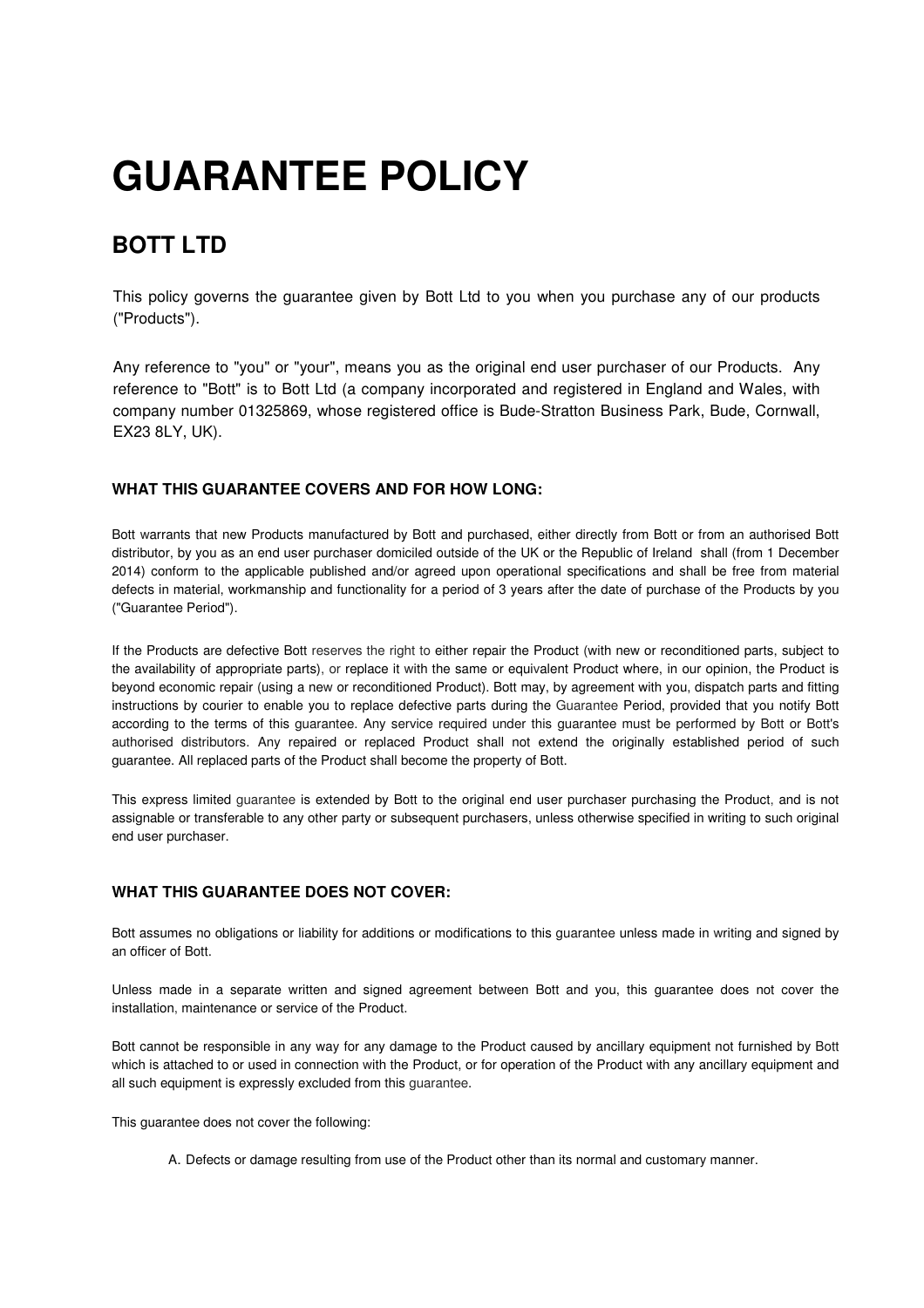B. Defects or damage occurring from lack of reasonable care, misuse, abuse, accident, corrosion, fire, liquid intrusion or neglect.

C. Defects or damage from improper or unauthorised testing, operation, maintenance, service, repair, installation, alteration, modification, or adjustment.

D. The Product not being installed and/or operated in accordance with the procedures described in the operating instructions and safety regulations (including, but not limited to, any failure to use appropriately trained personnel to install the Product, as directed by Bott).

E. Products that have been subjected to unauthorised modifications, tampering, disassembly or repairs (including the addition to the Products of non-Bott supplied equipment if not authorised by Bott) which adversely affect performance of the Products or interfere with Bott's normal guarantee inspection and testing of the Products to verify any guarantee claim.

F. Products intended for internal use that have been used in external conditions.

G. Equipment not manufactured by Bott; however, such equipment may be subject to a guarantee provided by its original manufacturer, a copy of which is available on written request.

H. Damage occurring in transit.

I. Normal and customary wear and tear.

J. Guarantee claims not made within the applicable Guarantee Period.

K. Products sold as part of contract developments, auctions or rental agreements.

L. Defects or damage occurring from repairs carried out other than by a Bott service technician or an authorised Bott distributor.

M. Defects or damage not related to original manufacture of the Products.

- N. Worktops and work surfaces.
- O. Glass breakage, defective light bulbs, luminaires and sockets.
- P. Electrical equipment and motors.
- Q. Plastic parts and plastic accessories.

Bott may require you to return Products to our factory for servicing. If we request that you return a Product to us we will arrange for collection and return at our own cost. If when we receive the Product no fault can be found for which Bott is responsible according to the terms and conditions of this guarantee, you may be invoiced for the delivery charges that we incur in collecting and returning the Product to you.

If during any service visit offered by a local Bott distributor no fault can be found for which Bott is responsible according to the terms and conditions of this guarantee, you may be invoiced for by the distributor in accordance with its then prevailing charging structure (as notified to you prior to the call out).

# **HOW TO GET GUARANTEE SERVICE**

You must notify Bott if you believe a Product is defective, via email at **guarantee@bottltd.co.uk** or via the customer service desk on +44 (0)1288 357788 quoting your delivery number. Please have your original purchase documentation available when contacting us.

To avoid unnecessary travel and reduce its carbon footprint, Bott prefers, where practical, to make use of modern communication techniques to resolve customer problems and provide a swift resolution.

To support Bott in processing a claim, in the first instance, you may be required to supply one or more of the following pieces of information electronically to support their claim: